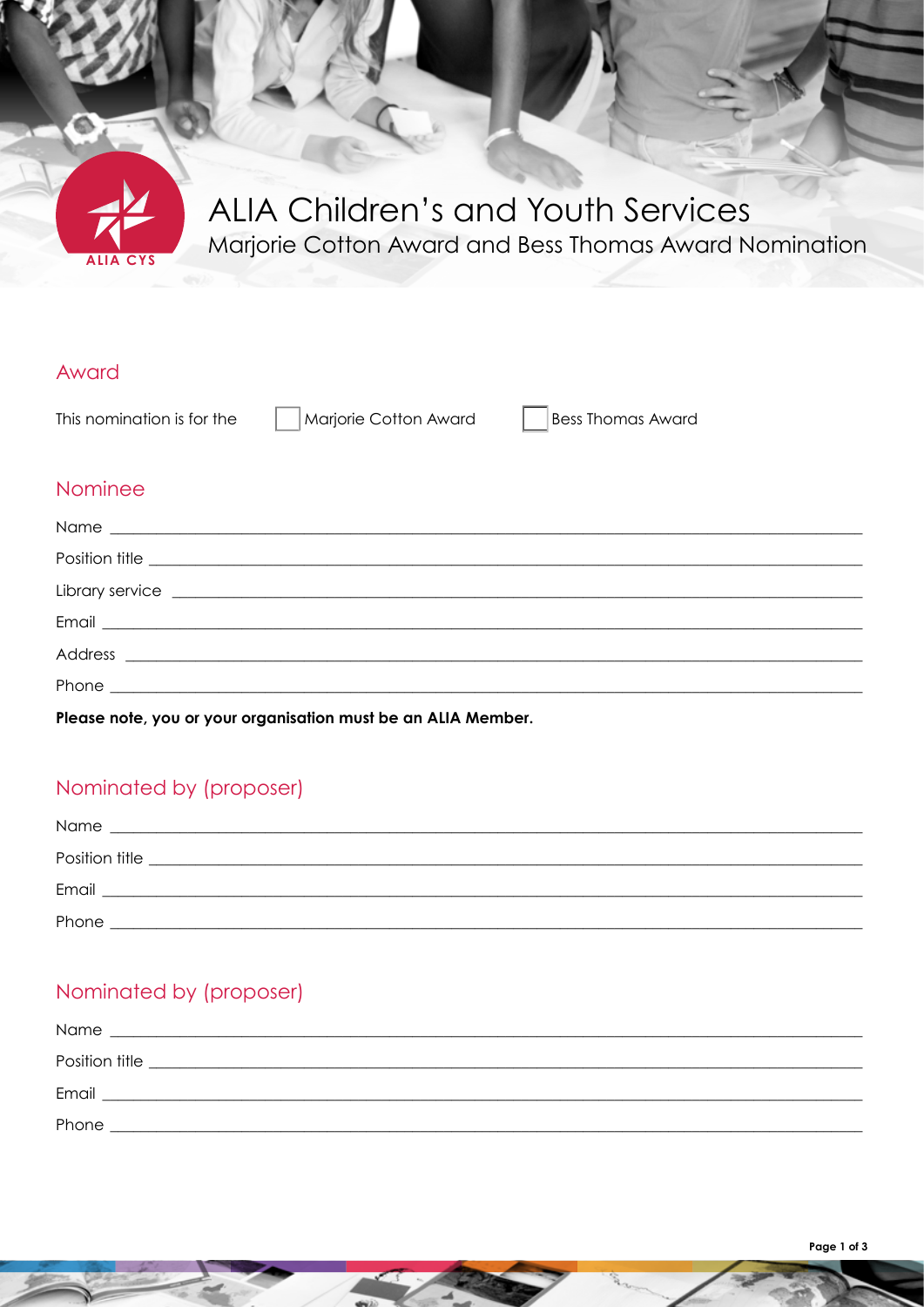# Reasons for proposing the nominee

# Description of programs or projects initiated by the nominee

Any published articles by the nominee